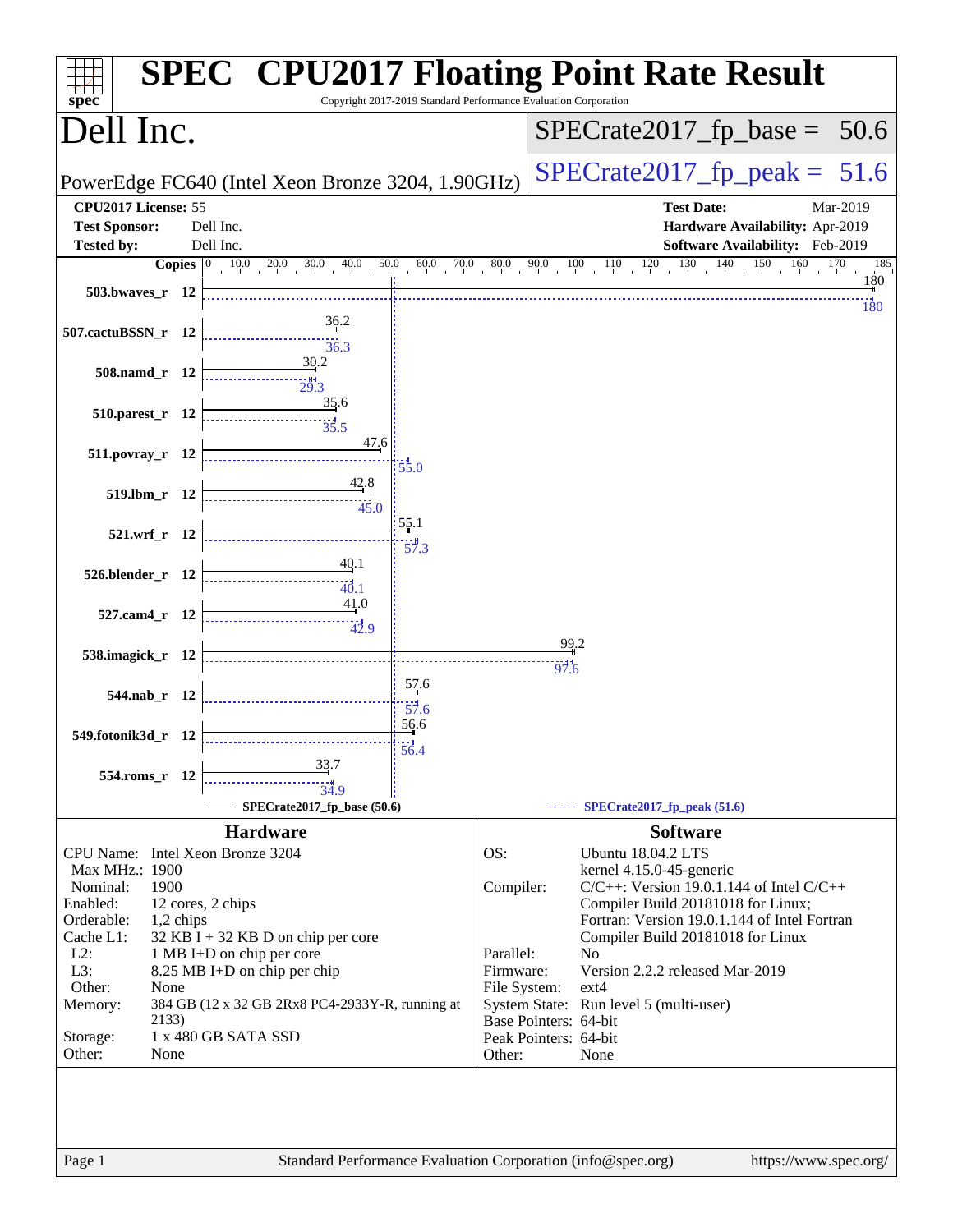|                                                                                                                        |                                   | <b>SPEC CPU2017 Floating Point Rate Result</b> |              |                |              |                |       |               |                |              |                |              |                                        |              |
|------------------------------------------------------------------------------------------------------------------------|-----------------------------------|------------------------------------------------|--------------|----------------|--------------|----------------|-------|---------------|----------------|--------------|----------------|--------------|----------------------------------------|--------------|
| Copyright 2017-2019 Standard Performance Evaluation Corporation<br>spec<br>Dell Inc.<br>$SPECrate2017_fp\_base = 50.6$ |                                   |                                                |              |                |              |                |       |               |                |              |                |              |                                        |              |
| $SPECrate2017_fp\_peak = 51.6$<br>PowerEdge FC640 (Intel Xeon Bronze 3204, 1.90GHz)                                    |                                   |                                                |              |                |              |                |       |               |                |              |                |              |                                        |              |
| CPU2017 License: 55<br><b>Test Date:</b><br>Mar-2019                                                                   |                                   |                                                |              |                |              |                |       |               |                |              |                |              |                                        |              |
| <b>Test Sponsor:</b>                                                                                                   | Dell Inc.                         |                                                |              |                |              |                |       |               |                |              |                |              | Hardware Availability: Apr-2019        |              |
| <b>Tested by:</b>                                                                                                      | Dell Inc.                         |                                                |              |                |              |                |       |               |                |              |                |              | <b>Software Availability:</b> Feb-2019 |              |
| <b>Results Table</b>                                                                                                   |                                   |                                                |              |                |              |                |       |               |                |              |                |              |                                        |              |
|                                                                                                                        | <b>Base</b><br><b>Peak</b>        |                                                |              |                |              |                |       |               |                |              |                |              |                                        |              |
| <b>Benchmark</b>                                                                                                       | <b>Copies</b>                     | <b>Seconds</b>                                 | <b>Ratio</b> | <b>Seconds</b> | <b>Ratio</b> | <b>Seconds</b> | Ratio | <b>Copies</b> | <b>Seconds</b> | <b>Ratio</b> | <b>Seconds</b> | <b>Ratio</b> | <b>Seconds</b>                         | <b>Ratio</b> |
| 503.bwaves_r                                                                                                           | 12                                | 670                                            | 180          | 669            | 180          | 669            | 180   | 12            | 670            | 180          | 670            | 180          | 670                                    | 180          |
| 507.cactuBSSN_r                                                                                                        | 12                                | 425                                            | 35.7         | 419            | 36.3         | 419            | 36.2  | 12            | 418            | 36.3         | 420            | 36.2         | 419                                    | 36.3         |
| 508.namd r                                                                                                             | 12                                | 379                                            | 30.1         | 377            | 30.3         | 378            | 30.2  | 12            | 389            | 29.3         | 400            | 28.5         | 377                                    | 30.3         |
| 510.parest_r                                                                                                           | 12                                | 878                                            | 35.7         | 881            | 35.6         | 884            | 35.5  | 12            | 885            | 35.5         | 885            | 35.5         | 886                                    | 35.4         |
| $511.$ povray_r                                                                                                        | 12                                | 588                                            | 47.6         | 589            | 47.6         | 587            | 47.7  | 12            | 509            | 55.1         | 509            | 55.0         | 510                                    | 55.0         |
| 519.lbm r                                                                                                              | 12                                | 294                                            | 43.1         | 299            | 42.3         | 296            | 42.8  | 12            | 280            | 45.1         | 281            | 45.0         | 281                                    | 45.0         |
| $521$ .wrf r                                                                                                           | 12                                | 488                                            | 55.0         | 485            | 55.4         | 488            | 55.1  | 12            | 467            | 57.5         | 472            | 57.0         | 469                                    | 57.3         |
| 526.blender r                                                                                                          | 12                                | 456                                            | 40.1         | 456            | 40.1         | 456            | 40.1  | 12            | 455            | 40.2         | 456            | 40.1         | 455                                    | 40.1         |
| 527.cam4 r                                                                                                             | 12                                | 512                                            | 41.0         | 511            | 41.0         | 512            | 41.0  | 12            | 489            | 42.9         | 492            | 42.6         | 490                                    | 42.9         |
| 538.imagick_r                                                                                                          | 12                                | 301                                            | 99.0         | 301            | 99.2         | 299            | 99.7  | 12            | 301            | 99.1         | 306            | 97.6         | 308                                    | 96.9         |
| 544.nab r                                                                                                              | 12                                | 352                                            | 57.4         | 351            | 57.6         | 351            | 57.6  | 12            | 351            | 57.6         | 351            | 57.5         | 351                                    | 57.6         |
| 549.fotonik3d r                                                                                                        | 12                                | 826                                            | 56.6         | 829            | 56.4         | 826            | 56.6  | 12            | 829            | 56.4         | 829            | 56.4         | 827                                    | 56.6         |
| $554$ .roms $r$                                                                                                        | 12                                | 567                                            | 33.6         | 566            | 33.7         | 566            | 33.7  | 12            | 546            | 34.9         | 546            | 34.9         | 552                                    | 34.6         |
|                                                                                                                        | $SPECrate2017_fp\_base =$<br>50.6 |                                                |              |                |              |                |       |               |                |              |                |              |                                        |              |
| $SPECrate2017_fp_peak =$<br>51.6                                                                                       |                                   |                                                |              |                |              |                |       |               |                |              |                |              |                                        |              |
| Results appear in the order in which they were run. Bold underlined text indicates a median measurement.               |                                   |                                                |              |                |              |                |       |               |                |              |                |              |                                        |              |

#### **[Submit Notes](http://www.spec.org/auto/cpu2017/Docs/result-fields.html#SubmitNotes)**

 The numactl mechanism was used to bind copies to processors. The config file option 'submit' was used to generate numactl commands to bind each copy to a specific processor. For details, please see the config file.

## **[Operating System Notes](http://www.spec.org/auto/cpu2017/Docs/result-fields.html#OperatingSystemNotes)**

Stack size set to unlimited using "ulimit -s unlimited"

### **[General Notes](http://www.spec.org/auto/cpu2017/Docs/result-fields.html#GeneralNotes)**

Environment variables set by runcpu before the start of the run: LD\_LIBRARY\_PATH = "/home/cpu2017/lib/ia32:/home/cpu2017/lib/intel64"

 Binaries compiled on a system with 1x Intel Core i9-7900X CPU + 32GB RAM memory using Redhat Enterprise Linux 7.5 NA: The test sponsor attests, as of date of publication, that CVE-2017-5754 (Meltdown) is mitigated in the system as tested and documented. Yes: The test sponsor attests, as of date of publication, that CVE-2017-5753 (Spectre variant 1) is mitigated in the system as tested and documented. Yes: The test sponsor attests, as of date of publication, that CVE-2017-5715 (Spectre variant 2) is mitigated in the system as tested and documented. Transparent Huge Pages enabled by default Prior to runcpu invocation

|        | (Continued on next page)                                    |                       |
|--------|-------------------------------------------------------------|-----------------------|
| Page 2 | Standard Performance Evaluation Corporation (info@spec.org) | https://www.spec.org/ |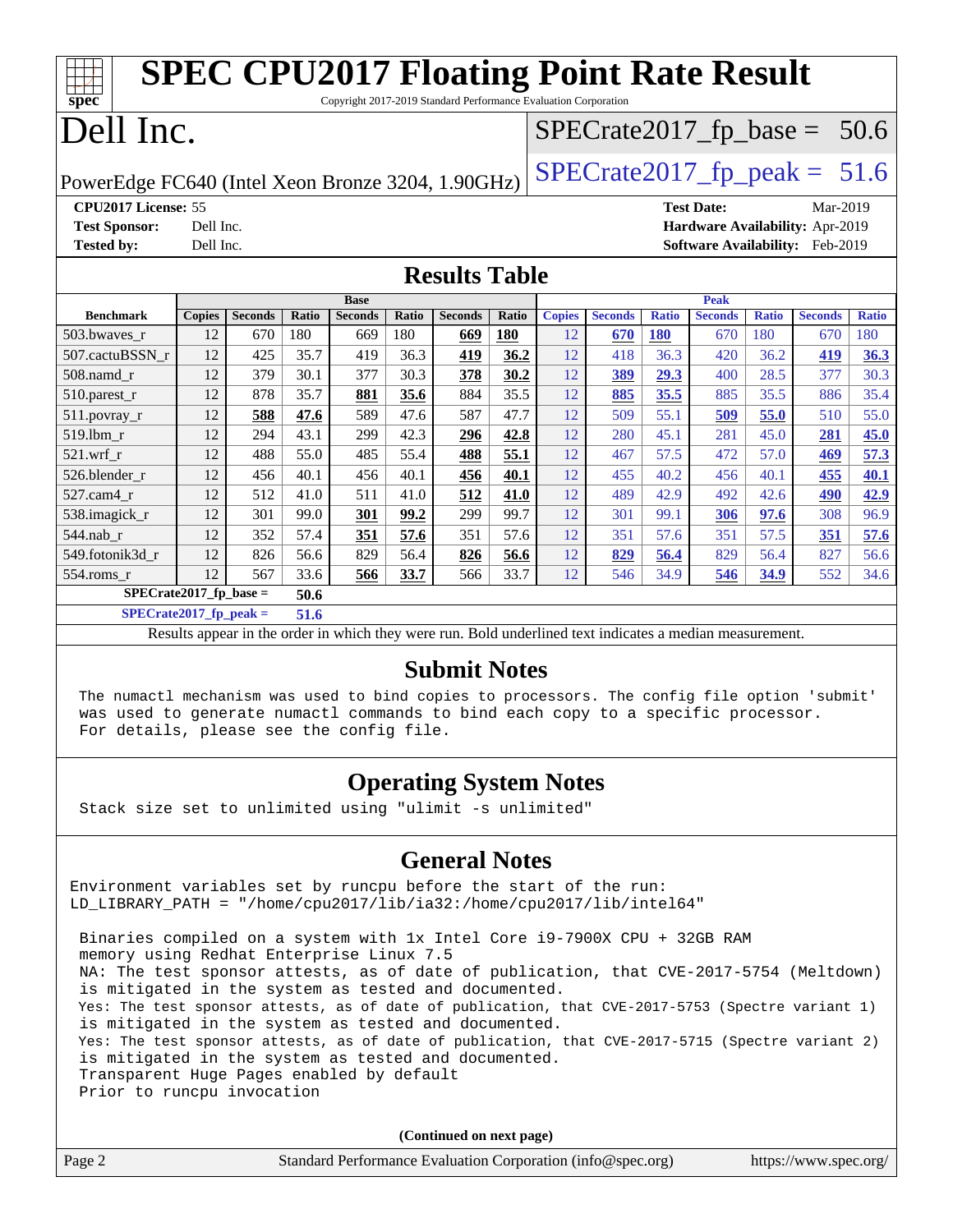| <b>SPEC CPU2017 Floating Point Rate Result</b><br>$spec^*$<br>Copyright 2017-2019 Standard Performance Evaluation Corporation                                                                                                                                                                                                                                                                                                                                                                                                                                                                                                                                                                                                                                                                                                                                                                                                                                                                                                                                                                                                                                                                                                                                                                                                                                        |                                                                                                     |
|----------------------------------------------------------------------------------------------------------------------------------------------------------------------------------------------------------------------------------------------------------------------------------------------------------------------------------------------------------------------------------------------------------------------------------------------------------------------------------------------------------------------------------------------------------------------------------------------------------------------------------------------------------------------------------------------------------------------------------------------------------------------------------------------------------------------------------------------------------------------------------------------------------------------------------------------------------------------------------------------------------------------------------------------------------------------------------------------------------------------------------------------------------------------------------------------------------------------------------------------------------------------------------------------------------------------------------------------------------------------|-----------------------------------------------------------------------------------------------------|
| Dell Inc.                                                                                                                                                                                                                                                                                                                                                                                                                                                                                                                                                                                                                                                                                                                                                                                                                                                                                                                                                                                                                                                                                                                                                                                                                                                                                                                                                            | $SPECrate2017_fp\_base = 50.6$                                                                      |
| PowerEdge FC640 (Intel Xeon Bronze 3204, 1.90GHz)                                                                                                                                                                                                                                                                                                                                                                                                                                                                                                                                                                                                                                                                                                                                                                                                                                                                                                                                                                                                                                                                                                                                                                                                                                                                                                                    | $SPECrate2017_fp\_peak = 51.6$                                                                      |
| CPU2017 License: 55<br><b>Test Sponsor:</b><br>Dell Inc.<br><b>Tested by:</b><br>Dell Inc.                                                                                                                                                                                                                                                                                                                                                                                                                                                                                                                                                                                                                                                                                                                                                                                                                                                                                                                                                                                                                                                                                                                                                                                                                                                                           | <b>Test Date:</b><br>Mar-2019<br>Hardware Availability: Apr-2019<br>Software Availability: Feb-2019 |
| <b>General Notes (Continued)</b>                                                                                                                                                                                                                                                                                                                                                                                                                                                                                                                                                                                                                                                                                                                                                                                                                                                                                                                                                                                                                                                                                                                                                                                                                                                                                                                                     |                                                                                                     |
| Filesystem page cache synced and cleared with:<br>sync; echo 3><br>/proc/sys/vm/drop_caches<br>runcpu command invoked through numactl i.e.:<br>numactl --interleave=all runcpu <etc></etc>                                                                                                                                                                                                                                                                                                                                                                                                                                                                                                                                                                                                                                                                                                                                                                                                                                                                                                                                                                                                                                                                                                                                                                           |                                                                                                     |
| <b>Platform Notes</b>                                                                                                                                                                                                                                                                                                                                                                                                                                                                                                                                                                                                                                                                                                                                                                                                                                                                                                                                                                                                                                                                                                                                                                                                                                                                                                                                                |                                                                                                     |
| BIOS settings:<br>ADDDC setting disabled<br>Sub NUMA Cluster enabled<br>Virtualization Technology disabled<br>DCU Streamer Prefetcher enabled<br>System Profile set to Custom<br>CPU Performance set to Maximum Performance<br>C States set to Autonomous<br>C1E disabled<br>Uncore Frequency set to Dynamic<br>Energy Efficiency Policy set to Performance<br>Memory Patrol Scrub disabled<br>CPU Interconnect Bus Link Power Management disabled<br>PCI ASPM L1 Link Power Management disabled<br>Sysinfo program /home/cpu2017/bin/sysinfo<br>Rev: r5974 of 2018-05-19 9bcde8f2999c33d61f64985e45859ea9<br>running on intel-sut Wed Apr 24 03:18:18 2019<br>SUT (System Under Test) info as seen by some common utilities.<br>For more information on this section, see<br>https://www.spec.org/cpu2017/Docs/config.html#sysinfo<br>From /proc/cpuinfo<br>model name : Intel(R) Xeon(R) Bronze 3204 CPU @ 1.90GHz<br>2 "physical id"s (chips)<br>12 "processors"<br>cores, siblings (Caution: counting these is hw and system dependent. The following<br>excerpts from /proc/cpuinfo might not be reliable. Use with caution.)<br>cpu cores : 6<br>siblings : 6<br>physical 0: cores 0 1 2 3 4 5<br>physical 1: cores 0 1 2 3 4 5<br>From 1scpu:<br>Architecture:<br>x86 64<br>CPU $op-mode(s):$ 32-bit, 64-bit<br>Byte Order:<br>Little Endian<br>CPU(s):<br>12 |                                                                                                     |
| (Continued on next page)                                                                                                                                                                                                                                                                                                                                                                                                                                                                                                                                                                                                                                                                                                                                                                                                                                                                                                                                                                                                                                                                                                                                                                                                                                                                                                                                             |                                                                                                     |
| Standard Performance Evaluation Corporation (info@spec.org)<br>Page 3                                                                                                                                                                                                                                                                                                                                                                                                                                                                                                                                                                                                                                                                                                                                                                                                                                                                                                                                                                                                                                                                                                                                                                                                                                                                                                | https://www.spec.org/                                                                               |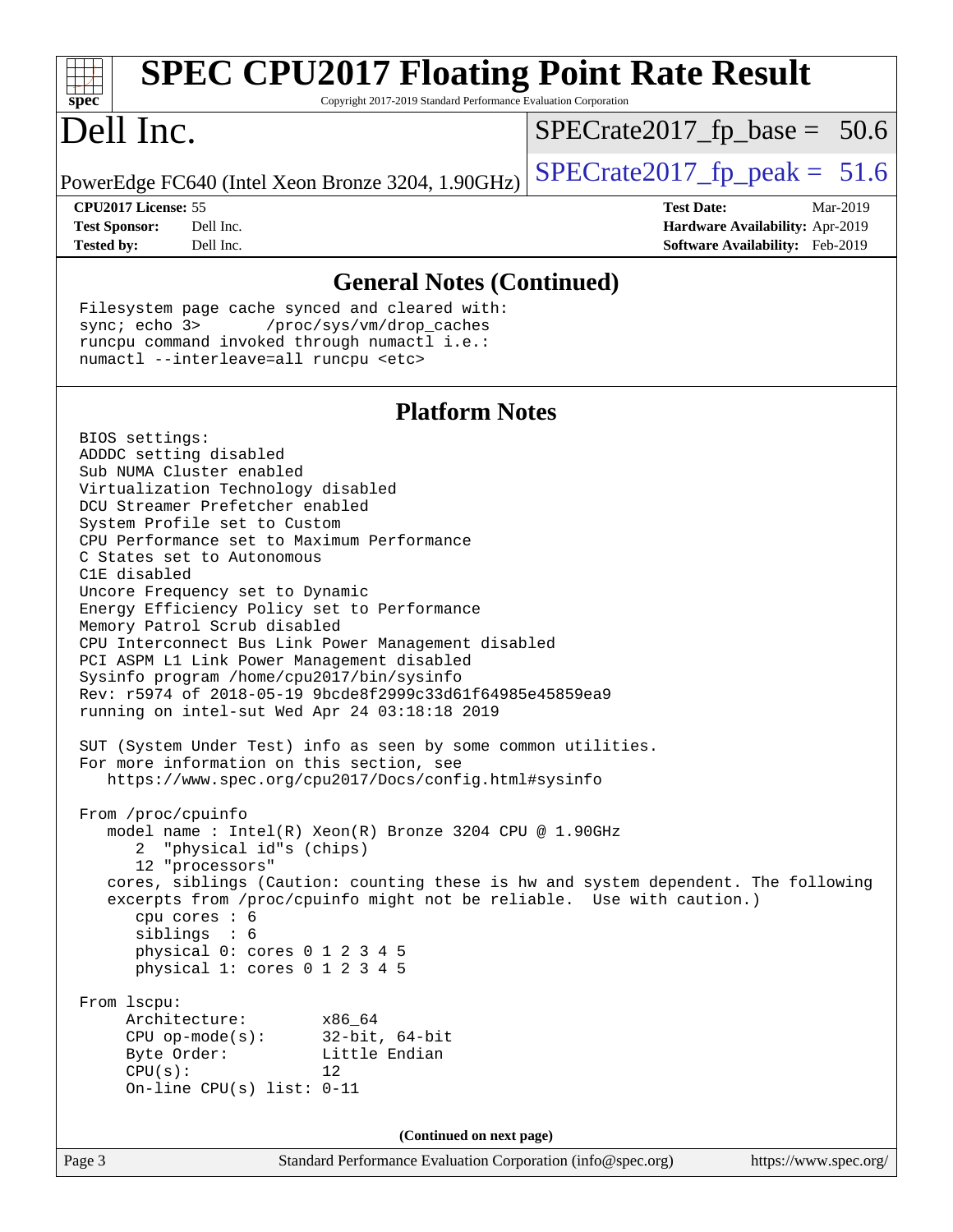| $spec^*$                                                                                                                                                                                                                                                                                                                                                                                                                                                                                                                                                                                                                                                              | Copyright 2017-2019 Standard Performance Evaluation Corporation                                                                                                                                                                                              | <b>SPEC CPU2017 Floating Point Rate Result</b>                                                                                                                                                                                                                                                                                                                                                                                                                                                                                                                                                                                                                                                                                                                                                                                                                                                                                                          |
|-----------------------------------------------------------------------------------------------------------------------------------------------------------------------------------------------------------------------------------------------------------------------------------------------------------------------------------------------------------------------------------------------------------------------------------------------------------------------------------------------------------------------------------------------------------------------------------------------------------------------------------------------------------------------|--------------------------------------------------------------------------------------------------------------------------------------------------------------------------------------------------------------------------------------------------------------|---------------------------------------------------------------------------------------------------------------------------------------------------------------------------------------------------------------------------------------------------------------------------------------------------------------------------------------------------------------------------------------------------------------------------------------------------------------------------------------------------------------------------------------------------------------------------------------------------------------------------------------------------------------------------------------------------------------------------------------------------------------------------------------------------------------------------------------------------------------------------------------------------------------------------------------------------------|
| Dell Inc.                                                                                                                                                                                                                                                                                                                                                                                                                                                                                                                                                                                                                                                             |                                                                                                                                                                                                                                                              | $SPECrate2017_fp\_base = 50.6$                                                                                                                                                                                                                                                                                                                                                                                                                                                                                                                                                                                                                                                                                                                                                                                                                                                                                                                          |
| PowerEdge FC640 (Intel Xeon Bronze 3204, 1.90GHz)                                                                                                                                                                                                                                                                                                                                                                                                                                                                                                                                                                                                                     |                                                                                                                                                                                                                                                              | $SPECrate2017_fp\_peak = 51.6$                                                                                                                                                                                                                                                                                                                                                                                                                                                                                                                                                                                                                                                                                                                                                                                                                                                                                                                          |
| CPU2017 License: 55<br><b>Test Sponsor:</b><br>Dell Inc.<br><b>Tested by:</b><br>Dell Inc.                                                                                                                                                                                                                                                                                                                                                                                                                                                                                                                                                                            |                                                                                                                                                                                                                                                              | <b>Test Date:</b><br>Mar-2019<br>Hardware Availability: Apr-2019<br>Software Availability: Feb-2019                                                                                                                                                                                                                                                                                                                                                                                                                                                                                                                                                                                                                                                                                                                                                                                                                                                     |
|                                                                                                                                                                                                                                                                                                                                                                                                                                                                                                                                                                                                                                                                       | <b>Platform Notes (Continued)</b>                                                                                                                                                                                                                            |                                                                                                                                                                                                                                                                                                                                                                                                                                                                                                                                                                                                                                                                                                                                                                                                                                                                                                                                                         |
| Thread( $s$ ) per core:<br>Core(s) per socket:<br>Socket(s):<br>NUMA node(s):<br>Vendor ID:<br>CPU family:<br>Model:<br>Model name:<br>Stepping:<br>CPU MHz:<br>BogoMIPS:<br>Virtualization:<br>L1d cache:<br>Lli cache:<br>$L2$ cache:<br>L3 cache:<br>NUMA node0 CPU(s):<br>NUMA $node1$ $CPU(s):$<br>Flags:<br>/proc/cpuinfo cache data<br>cache size : 8448 KB<br>physical chip.<br>$available: 2 nodes (0-1)$<br>node 0 cpus: 0 2 4 6 8 10<br>node 0 size: 192879 MB<br>node 0 free: 192158 MB<br>node 1 cpus: 1 3 5 7 9 11<br>node 1 size: 193513 MB<br>node 1 free: 192622 MB<br>node distances:<br>$\Omega$<br>1<br>node<br>10<br>0 :<br>21<br>1:<br>21<br>10 | 1<br>6<br>2<br>2<br>GenuineIntel<br>6<br>85<br>Intel(R) Xeon(R) Bronze 3204 CPU @ 1.90GHz<br>6<br>1862.905<br>3800.00<br>$VT - x$<br>32K<br>32K<br>1024K<br>8448K<br>0, 2, 4, 6, 8, 10<br>1, 3, 5, 7, 9, 11<br>ospke avx512_vnni flush_l1d arch_capabilities | fpu vme de pse tsc msr pae mce cx8 apic sep mtrr pge mca cmov<br>pat pse36 clflush dts acpi mmx fxsr sse sse2 ss ht tm pbe syscall nx pdpelgb rdtscp<br>lm constant_tsc art arch_perfmon pebs bts rep_good nopl xtopology nonstop_tsc cpuid<br>aperfmperf pni pclmulqdq dtes64 monitor ds_cpl vmx smx est tm2 ssse3 sdbg fma cx16<br>xtpr pdcm pcid dca sse4_1 sse4_2 x2apic movbe popcnt aes xsave avx f16c rdrand<br>lahf_lm abm 3dnowprefetch cpuid_fault epb cat_13 cdp_13 invpcid_single ssbd mba ibrs<br>ibpb stibp ibrs_enhanced tpr_shadow vnmi flexpriority ept vpid fsgsbase tsc_adjust<br>bmil hle avx2 smep bmi2 erms invpcid rtm cqm mpx rdt_a avx512f avx512dq rdseed adx<br>smap clflushopt clwb intel_pt avx512cd avx512bw avx512vl xsaveopt xsavec xgetbv1<br>xsaves cqm_llc cqm_occup_llc cqm_mbm_total cqm_mbm_local dtherm arat pln pts pku<br>From numactl --hardware WARNING: a numactl 'node' might or might not correspond to a |
| Page 4                                                                                                                                                                                                                                                                                                                                                                                                                                                                                                                                                                                                                                                                | (Continued on next page)<br>Standard Performance Evaluation Corporation (info@spec.org)                                                                                                                                                                      | https://www.spec.org/                                                                                                                                                                                                                                                                                                                                                                                                                                                                                                                                                                                                                                                                                                                                                                                                                                                                                                                                   |
|                                                                                                                                                                                                                                                                                                                                                                                                                                                                                                                                                                                                                                                                       |                                                                                                                                                                                                                                                              |                                                                                                                                                                                                                                                                                                                                                                                                                                                                                                                                                                                                                                                                                                                                                                                                                                                                                                                                                         |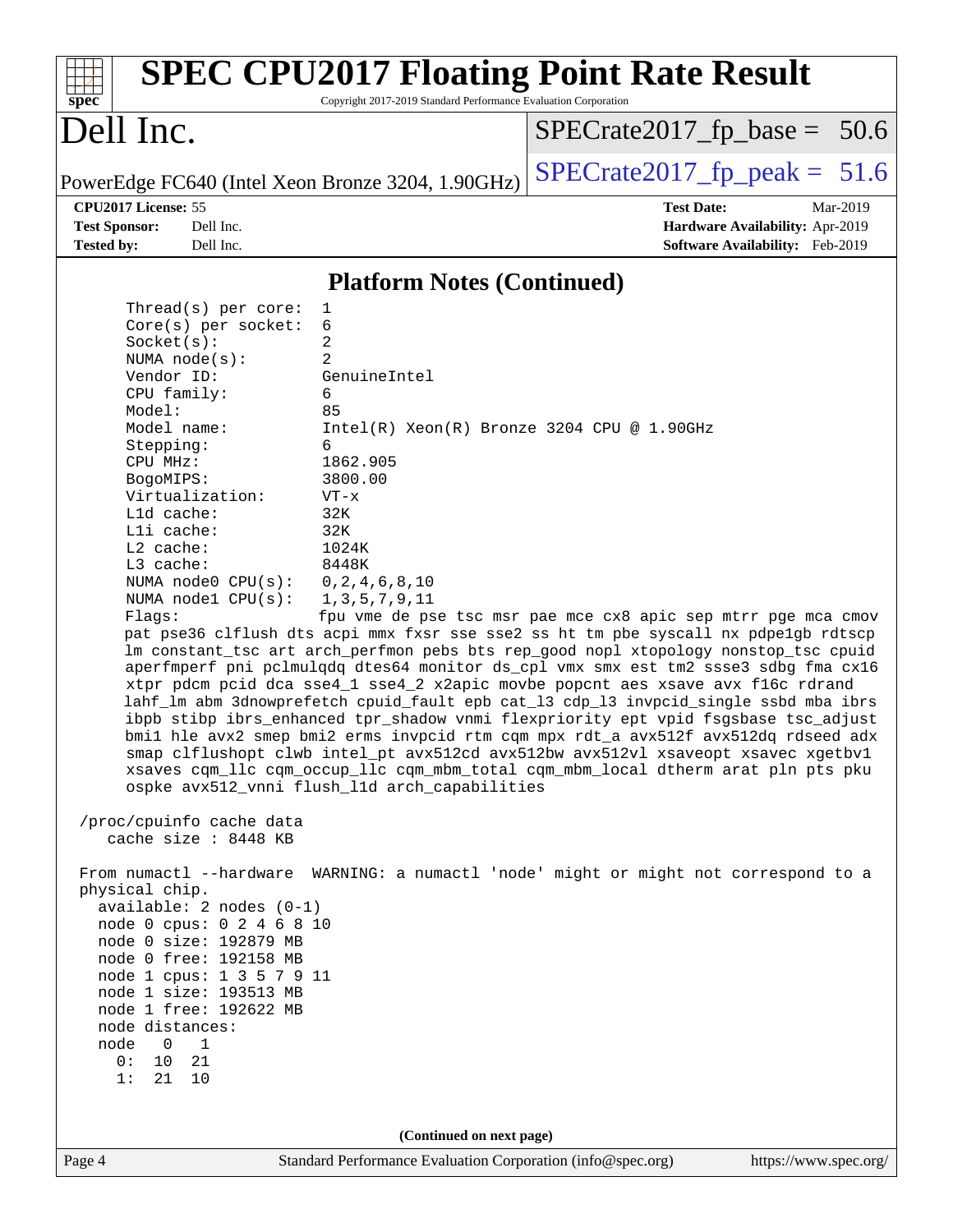| <b>SPEC CPU2017 Floating Point Rate Result</b><br>Copyright 2017-2019 Standard Performance Evaluation Corporation<br>$spec^*$                                                                                                                                                                                                                                                                                                                                                                                                                                                                                                                                                                                                                                                                                                                                                                                                                                                                                                                                                                                                                                                                                                                                                                                                                                                                                                                                                                                                                                                                                                                              |                                                                                                     |
|------------------------------------------------------------------------------------------------------------------------------------------------------------------------------------------------------------------------------------------------------------------------------------------------------------------------------------------------------------------------------------------------------------------------------------------------------------------------------------------------------------------------------------------------------------------------------------------------------------------------------------------------------------------------------------------------------------------------------------------------------------------------------------------------------------------------------------------------------------------------------------------------------------------------------------------------------------------------------------------------------------------------------------------------------------------------------------------------------------------------------------------------------------------------------------------------------------------------------------------------------------------------------------------------------------------------------------------------------------------------------------------------------------------------------------------------------------------------------------------------------------------------------------------------------------------------------------------------------------------------------------------------------------|-----------------------------------------------------------------------------------------------------|
| Dell Inc.                                                                                                                                                                                                                                                                                                                                                                                                                                                                                                                                                                                                                                                                                                                                                                                                                                                                                                                                                                                                                                                                                                                                                                                                                                                                                                                                                                                                                                                                                                                                                                                                                                                  | $SPECrate2017_fp\_base = 50.6$                                                                      |
| PowerEdge FC640 (Intel Xeon Bronze 3204, 1.90GHz)                                                                                                                                                                                                                                                                                                                                                                                                                                                                                                                                                                                                                                                                                                                                                                                                                                                                                                                                                                                                                                                                                                                                                                                                                                                                                                                                                                                                                                                                                                                                                                                                          | $SPECrate2017_fp\_peak = 51.6$                                                                      |
| CPU2017 License: 55<br>Dell Inc.<br><b>Test Sponsor:</b><br>Dell Inc.<br><b>Tested by:</b>                                                                                                                                                                                                                                                                                                                                                                                                                                                                                                                                                                                                                                                                                                                                                                                                                                                                                                                                                                                                                                                                                                                                                                                                                                                                                                                                                                                                                                                                                                                                                                 | <b>Test Date:</b><br>Mar-2019<br>Hardware Availability: Apr-2019<br>Software Availability: Feb-2019 |
| <b>Platform Notes (Continued)</b>                                                                                                                                                                                                                                                                                                                                                                                                                                                                                                                                                                                                                                                                                                                                                                                                                                                                                                                                                                                                                                                                                                                                                                                                                                                                                                                                                                                                                                                                                                                                                                                                                          |                                                                                                     |
| From /proc/meminfo<br>MemTotal:<br>395665932 kB<br>HugePages_Total:<br>0<br>2048 kB<br>Hugepagesize:<br>/usr/bin/lsb release -d<br>Ubuntu 18.04.2 LTS<br>From /etc/*release* /etc/*version*<br>debian_version: buster/sid<br>os-release:<br>NAME="Ubuntu"<br>VERSION="18.04.2 LTS (Bionic Beaver)"<br>ID=ubuntu<br>ID LIKE=debian<br>PRETTY_NAME="Ubuntu 18.04.2 LTS"<br>VERSION_ID="18.04"<br>HOME_URL="https://www.ubuntu.com/"<br>SUPPORT_URL="https://help.ubuntu.com/"<br>uname $-a$ :<br>Linux intel-sut 4.15.0-45-generic #48-Ubuntu SMP Tue Jan 29 16:28:13 UTC 2019 x86_64<br>x86_64 x86_64 GNU/Linux<br>Kernel self-reported vulnerability status:<br>CVE-2017-5754 (Meltdown): Not affected<br>CVE-2017-5753 (Spectre variant 1): Mitigation: __user pointer sanitization<br>CVE-2017-5715 (Spectre variant 2): Mitigation: Enhanced IBRS, IBPB<br>run-level 5 Apr 23 19:19<br>SPEC is set to: /home/cpu2017<br>Filesystem<br>Type Size Used Avail Use% Mounted on<br>/dev/sda2<br>ext4 439G<br>19G 398G<br>$5\%$ /<br>Additional information from dmidecode follows. WARNING: Use caution when you interpret<br>this section. The 'dmidecode' program reads system data which is "intended to allow<br>hardware to be accurately determined", but the intent may not be met, as there are<br>frequent changes to hardware, firmware, and the "DMTF SMBIOS" standard.<br>BIOS Dell Inc. 2.2.2 03/05/2019<br>Memory:<br>3x 00AD00B300AD HMA84GR7CJR4N-WM 32 GB 2 rank 2933, configured at 2133<br>9x 00AD063200AD HMA84GR7CJR4N-WM 32 GB 2 rank 2933, configured at 2133<br>4x Not Specified Not Specified<br>(End of data from sysinfo program) |                                                                                                     |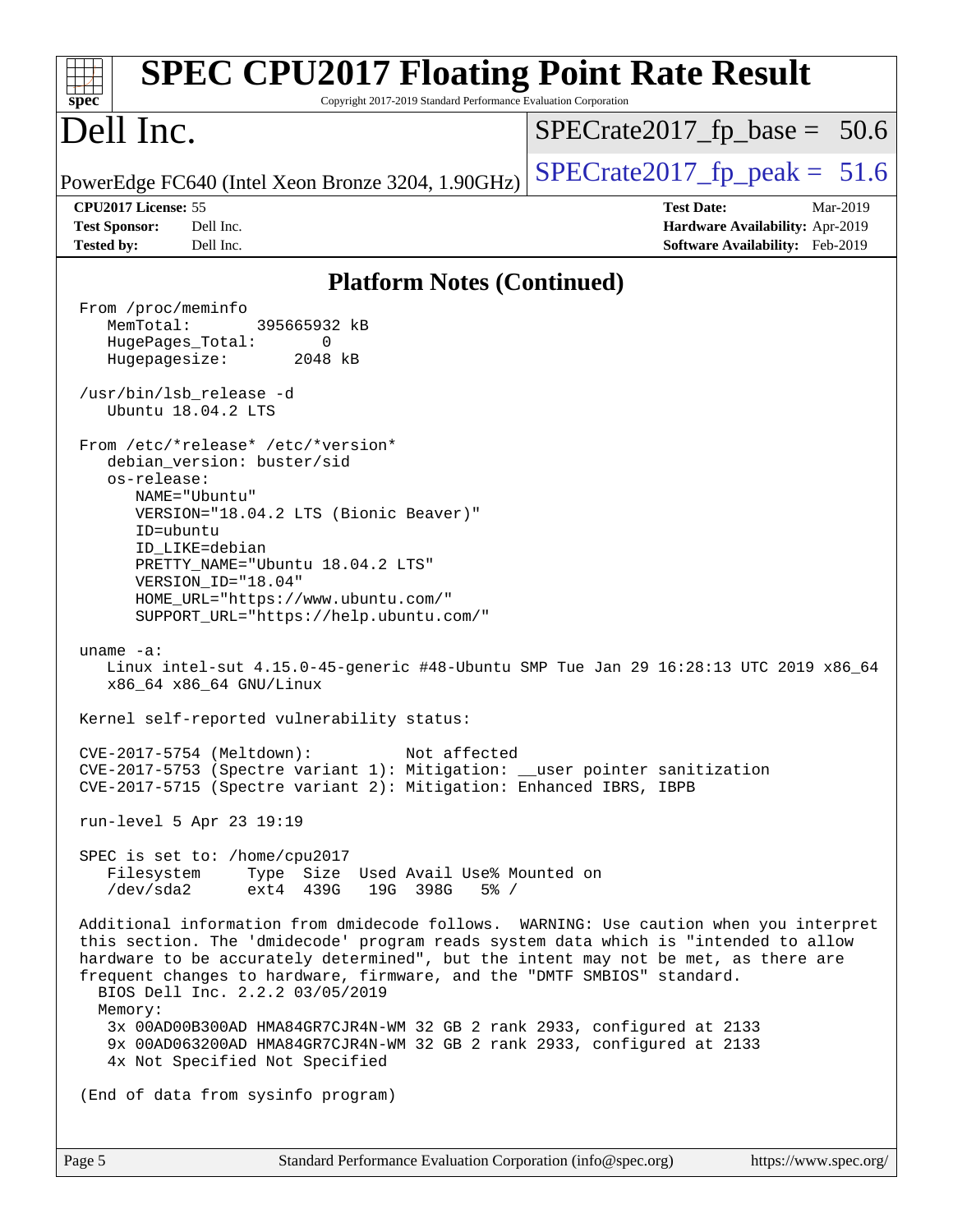| <b>SPEC CPU2017 Floating Point Rate Result</b><br>$sp\overline{ec}$<br>Copyright 2017-2019 Standard Performance Evaluation Corporation                                                                                                                                                              |                                                                                                     |
|-----------------------------------------------------------------------------------------------------------------------------------------------------------------------------------------------------------------------------------------------------------------------------------------------------|-----------------------------------------------------------------------------------------------------|
| Dell Inc.                                                                                                                                                                                                                                                                                           | $SPECrate2017_fp\_base = 50.6$                                                                      |
| PowerEdge FC640 (Intel Xeon Bronze 3204, 1.90GHz)                                                                                                                                                                                                                                                   | $SPECrate2017_fp\_peak = 51.6$                                                                      |
| CPU2017 License: 55<br><b>Test Sponsor:</b><br>Dell Inc.<br><b>Tested by:</b><br>Dell Inc.                                                                                                                                                                                                          | <b>Test Date:</b><br>Mar-2019<br>Hardware Availability: Apr-2019<br>Software Availability: Feb-2019 |
| <b>Compiler Version Notes</b>                                                                                                                                                                                                                                                                       |                                                                                                     |
| CC 519.1bm_r(base) 538.imagick_r(base, peak) 544.nab_r(base, peak)                                                                                                                                                                                                                                  |                                                                                                     |
| Intel(R) C Intel(R) 64 Compiler for applications running on Intel(R) 64,<br>Version 19.0.1.144 Build 20181018<br>Copyright (C) 1985-2018 Intel Corporation. All rights reserved.                                                                                                                    |                                                                                                     |
| $519.1bm_r(peak)$<br>CC.                                                                                                                                                                                                                                                                            |                                                                                                     |
| Intel(R) C Intel(R) 64 Compiler for applications running on Intel(R) 64,<br>Version 19.0.1.144 Build 20181018<br>Copyright (C) 1985-2018 Intel Corporation. All rights reserved.                                                                                                                    |                                                                                                     |
| $CXXC 508.namd_r(base) 510.parest_r(base, peak)$<br>Intel(R) $C++$ Intel(R) 64 Compiler for applications running on Intel(R) 64,                                                                                                                                                                    |                                                                                                     |
| Version 19.0.1.144 Build 20181018<br>Copyright (C) 1985-2018 Intel Corporation. All rights reserved.                                                                                                                                                                                                |                                                                                                     |
| $CXXC 508.namd_r (peak)$                                                                                                                                                                                                                                                                            |                                                                                                     |
| Intel(R) $C++$ Intel(R) 64 Compiler for applications running on Intel(R) 64,<br>Version 19.0.1.144 Build 20181018<br>Copyright (C) 1985-2018 Intel Corporation. All rights reserved.<br>__________________                                                                                          |                                                                                                     |
|                                                                                                                                                                                                                                                                                                     |                                                                                                     |
| CC 511.povray_r(base) 526.blender_r(base, peak)                                                                                                                                                                                                                                                     |                                                                                                     |
| Intel(R) C++ Intel(R) 64 Compiler for applications running on Intel(R) 64,<br>Version 19.0.1.144 Build 20181018<br>Copyright (C) 1985-2018 Intel Corporation. All rights reserved.<br>Intel(R) C Intel(R) 64 Compiler for applications running on Intel(R) 64,<br>Version 19.0.1.144 Build 20181018 |                                                                                                     |
| Copyright (C) 1985-2018 Intel Corporation. All rights reserved.                                                                                                                                                                                                                                     |                                                                                                     |
| $CC = 511. povray_r (peak)$                                                                                                                                                                                                                                                                         |                                                                                                     |
| Intel(R) $C++$ Intel(R) 64 Compiler for applications running on Intel(R) 64,                                                                                                                                                                                                                        |                                                                                                     |
| (Continued on next page)<br>Standard Performance Evaluation Corporation (info@spec.org)<br>Page 6                                                                                                                                                                                                   | https://www.spec.org/                                                                               |
|                                                                                                                                                                                                                                                                                                     |                                                                                                     |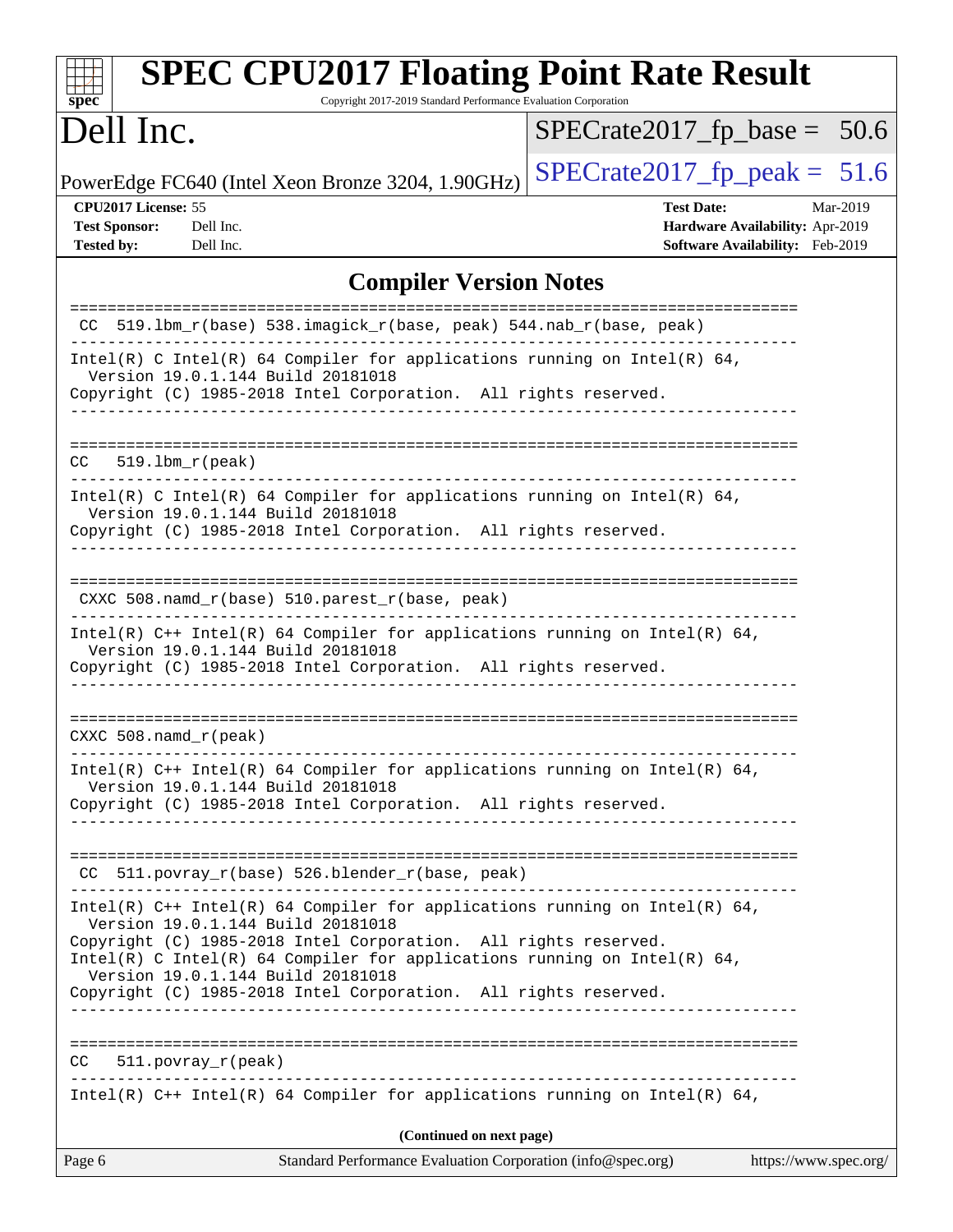| <b>SPEC CPU2017 Floating Point Rate Result</b><br>Copyright 2017-2019 Standard Performance Evaluation Corporation<br>$spec^*$                                                                                                                                                                                                                                                                                                                                                                                                                                        |                                                                                                     |
|----------------------------------------------------------------------------------------------------------------------------------------------------------------------------------------------------------------------------------------------------------------------------------------------------------------------------------------------------------------------------------------------------------------------------------------------------------------------------------------------------------------------------------------------------------------------|-----------------------------------------------------------------------------------------------------|
| Dell Inc.                                                                                                                                                                                                                                                                                                                                                                                                                                                                                                                                                            | $SPECrate2017_fp\_base = 50.6$                                                                      |
| PowerEdge FC640 (Intel Xeon Bronze 3204, 1.90GHz)                                                                                                                                                                                                                                                                                                                                                                                                                                                                                                                    | $SPECrate2017_fp\_peak = 51.6$                                                                      |
| CPU2017 License: 55<br><b>Test Sponsor:</b><br>Dell Inc.<br><b>Tested by:</b><br>Dell Inc.                                                                                                                                                                                                                                                                                                                                                                                                                                                                           | <b>Test Date:</b><br>Mar-2019<br>Hardware Availability: Apr-2019<br>Software Availability: Feb-2019 |
| <b>Compiler Version Notes (Continued)</b>                                                                                                                                                                                                                                                                                                                                                                                                                                                                                                                            |                                                                                                     |
| Version 19.0.1.144 Build 20181018<br>Copyright (C) 1985-2018 Intel Corporation. All rights reserved.<br>Intel(R) C Intel(R) 64 Compiler for applications running on Intel(R) 64,<br>Version 19.0.1.144 Build 20181018<br>Copyright (C) 1985-2018 Intel Corporation. All rights reserved.                                                                                                                                                                                                                                                                             |                                                                                                     |
| FC 507.cactuBSSN_r(base, peak)                                                                                                                                                                                                                                                                                                                                                                                                                                                                                                                                       |                                                                                                     |
| Intel(R) $C++$ Intel(R) 64 Compiler for applications running on Intel(R) 64,<br>Version 19.0.1.144 Build 20181018<br>Copyright (C) 1985-2018 Intel Corporation. All rights reserved.<br>Intel(R) C Intel(R) 64 Compiler for applications running on Intel(R) 64,<br>Version 19.0.1.144 Build 20181018<br>Copyright (C) 1985-2018 Intel Corporation. All rights reserved.<br>$Intel(R)$ Fortran Intel(R) 64 Compiler for applications running on Intel(R)<br>64, Version 19.0.1.144 Build 20181018<br>Copyright (C) 1985-2018 Intel Corporation. All rights reserved. |                                                                                                     |
| FC 503.bwaves_r(base, peak) 549.fotonik3d_r(base, peak) 554.roms_r(base)                                                                                                                                                                                                                                                                                                                                                                                                                                                                                             |                                                                                                     |
| $Intel(R)$ Fortran Intel(R) 64 Compiler for applications running on Intel(R)<br>64, Version 19.0.1.144 Build 20181018<br>Copyright (C) 1985-2018 Intel Corporation. All rights reserved.                                                                                                                                                                                                                                                                                                                                                                             |                                                                                                     |
| $FC$ 554. roms $r$ (peak)                                                                                                                                                                                                                                                                                                                                                                                                                                                                                                                                            |                                                                                                     |
| $Intel(R)$ Fortran Intel(R) 64 Compiler for applications running on Intel(R)<br>64, Version 19.0.1.144 Build 20181018<br>Copyright (C) 1985-2018 Intel Corporation. All rights reserved.                                                                                                                                                                                                                                                                                                                                                                             |                                                                                                     |
| $CC$ 521.wrf_r(base) 527.cam4_r(base)                                                                                                                                                                                                                                                                                                                                                                                                                                                                                                                                |                                                                                                     |
| $Intel(R)$ Fortran Intel(R) 64 Compiler for applications running on Intel(R)<br>64, Version 19.0.1.144 Build 20181018<br>Copyright (C) 1985-2018 Intel Corporation. All rights reserved.<br>Intel(R) C Intel(R) 64 Compiler for applications running on Intel(R) 64,<br>Version 19.0.1.144 Build 20181018<br>Copyright (C) 1985-2018 Intel Corporation. All rights reserved.                                                                                                                                                                                         |                                                                                                     |
| (Continued on next page)                                                                                                                                                                                                                                                                                                                                                                                                                                                                                                                                             |                                                                                                     |
| Page 7<br>Standard Performance Evaluation Corporation (info@spec.org)                                                                                                                                                                                                                                                                                                                                                                                                                                                                                                | https://www.spec.org/                                                                               |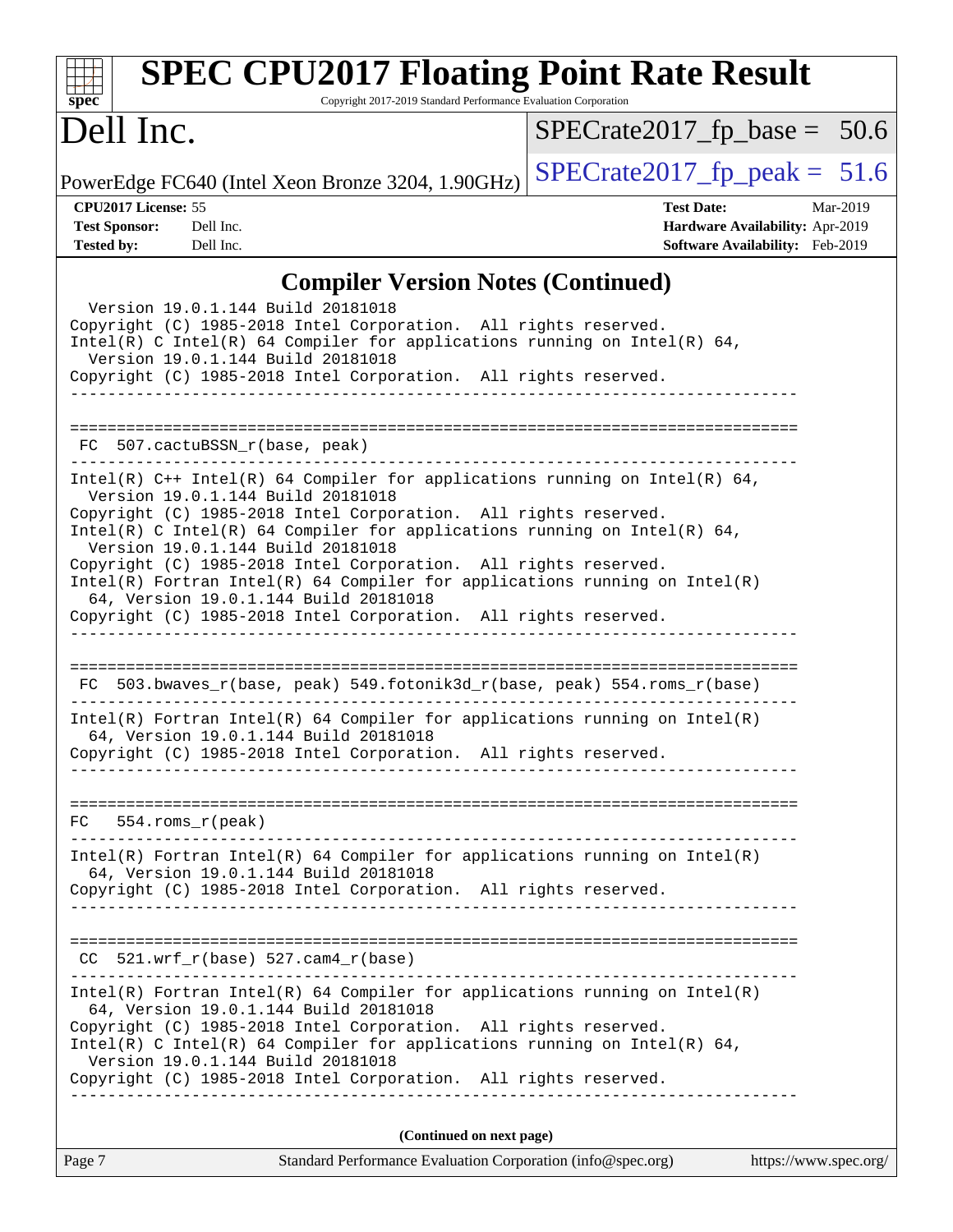| <b>SPEC CPU2017 Floating Point Rate Result</b><br>spec<br>Copyright 2017-2019 Standard Performance Evaluation Corporation |                                                   |                                                                  |  |  |  |
|---------------------------------------------------------------------------------------------------------------------------|---------------------------------------------------|------------------------------------------------------------------|--|--|--|
| Dell Inc.                                                                                                                 |                                                   | $SPECrate2017_fp\_base = 50.6$                                   |  |  |  |
|                                                                                                                           | PowerEdge FC640 (Intel Xeon Bronze 3204, 1.90GHz) | $SPECrate2017fp peak = 51.6$                                     |  |  |  |
| <b>CPU2017 License: 55</b>                                                                                                |                                                   | <b>Test Date:</b><br>Mar-2019                                    |  |  |  |
| <b>Test Sponsor:</b>                                                                                                      | Dell Inc.                                         | Hardware Availability: Apr-2019                                  |  |  |  |
| <b>Tested by:</b>                                                                                                         | Dell Inc.                                         | <b>Software Availability:</b> Feb-2019                           |  |  |  |
|                                                                                                                           |                                                   | $\mathbf{M}$ $\mathbf{M}$ $\mathbf{M}$ $\mathbf{M}$ $\mathbf{M}$ |  |  |  |

### **[Compiler Version Notes \(Continued\)](http://www.spec.org/auto/cpu2017/Docs/result-fields.html#CompilerVersionNotes)**

| 521.wrf $r(\text{peak})$ 527.cam4 $r(\text{peak})$<br>CC                                                                                                                                                                                                                                                                                                                   |
|----------------------------------------------------------------------------------------------------------------------------------------------------------------------------------------------------------------------------------------------------------------------------------------------------------------------------------------------------------------------------|
| Intel(R) Fortran Intel(R) 64 Compiler for applications running on Intel(R)<br>64, Version 19.0.1.144 Build 20181018<br>Copyright (C) 1985-2018 Intel Corporation. All rights reserved.<br>Intel(R) C Intel(R) 64 Compiler for applications running on Intel(R) 64,<br>Version 19.0.1.144 Build 20181018<br>Copyright (C) 1985-2018 Intel Corporation. All rights reserved. |

## **[Base Compiler Invocation](http://www.spec.org/auto/cpu2017/Docs/result-fields.html#BaseCompilerInvocation)**

[C benchmarks](http://www.spec.org/auto/cpu2017/Docs/result-fields.html#Cbenchmarks): [icc -m64 -std=c11](http://www.spec.org/cpu2017/results/res2019q2/cpu2017-20190527-14548.flags.html#user_CCbase_intel_icc_64bit_c11_33ee0cdaae7deeeab2a9725423ba97205ce30f63b9926c2519791662299b76a0318f32ddfffdc46587804de3178b4f9328c46fa7c2b0cd779d7a61945c91cd35)

[C++ benchmarks:](http://www.spec.org/auto/cpu2017/Docs/result-fields.html#CXXbenchmarks) [icpc -m64](http://www.spec.org/cpu2017/results/res2019q2/cpu2017-20190527-14548.flags.html#user_CXXbase_intel_icpc_64bit_4ecb2543ae3f1412ef961e0650ca070fec7b7afdcd6ed48761b84423119d1bf6bdf5cad15b44d48e7256388bc77273b966e5eb805aefd121eb22e9299b2ec9d9)

[Fortran benchmarks](http://www.spec.org/auto/cpu2017/Docs/result-fields.html#Fortranbenchmarks): [ifort -m64](http://www.spec.org/cpu2017/results/res2019q2/cpu2017-20190527-14548.flags.html#user_FCbase_intel_ifort_64bit_24f2bb282fbaeffd6157abe4f878425411749daecae9a33200eee2bee2fe76f3b89351d69a8130dd5949958ce389cf37ff59a95e7a40d588e8d3a57e0c3fd751)

[Benchmarks using both Fortran and C](http://www.spec.org/auto/cpu2017/Docs/result-fields.html#BenchmarksusingbothFortranandC): [ifort -m64](http://www.spec.org/cpu2017/results/res2019q2/cpu2017-20190527-14548.flags.html#user_CC_FCbase_intel_ifort_64bit_24f2bb282fbaeffd6157abe4f878425411749daecae9a33200eee2bee2fe76f3b89351d69a8130dd5949958ce389cf37ff59a95e7a40d588e8d3a57e0c3fd751) [icc -m64 -std=c11](http://www.spec.org/cpu2017/results/res2019q2/cpu2017-20190527-14548.flags.html#user_CC_FCbase_intel_icc_64bit_c11_33ee0cdaae7deeeab2a9725423ba97205ce30f63b9926c2519791662299b76a0318f32ddfffdc46587804de3178b4f9328c46fa7c2b0cd779d7a61945c91cd35)

[Benchmarks using both C and C++](http://www.spec.org/auto/cpu2017/Docs/result-fields.html#BenchmarksusingbothCandCXX): [icpc -m64](http://www.spec.org/cpu2017/results/res2019q2/cpu2017-20190527-14548.flags.html#user_CC_CXXbase_intel_icpc_64bit_4ecb2543ae3f1412ef961e0650ca070fec7b7afdcd6ed48761b84423119d1bf6bdf5cad15b44d48e7256388bc77273b966e5eb805aefd121eb22e9299b2ec9d9) [icc -m64 -std=c11](http://www.spec.org/cpu2017/results/res2019q2/cpu2017-20190527-14548.flags.html#user_CC_CXXbase_intel_icc_64bit_c11_33ee0cdaae7deeeab2a9725423ba97205ce30f63b9926c2519791662299b76a0318f32ddfffdc46587804de3178b4f9328c46fa7c2b0cd779d7a61945c91cd35)

[Benchmarks using Fortran, C, and C++:](http://www.spec.org/auto/cpu2017/Docs/result-fields.html#BenchmarksusingFortranCandCXX) [icpc -m64](http://www.spec.org/cpu2017/results/res2019q2/cpu2017-20190527-14548.flags.html#user_CC_CXX_FCbase_intel_icpc_64bit_4ecb2543ae3f1412ef961e0650ca070fec7b7afdcd6ed48761b84423119d1bf6bdf5cad15b44d48e7256388bc77273b966e5eb805aefd121eb22e9299b2ec9d9) [icc -m64 -std=c11](http://www.spec.org/cpu2017/results/res2019q2/cpu2017-20190527-14548.flags.html#user_CC_CXX_FCbase_intel_icc_64bit_c11_33ee0cdaae7deeeab2a9725423ba97205ce30f63b9926c2519791662299b76a0318f32ddfffdc46587804de3178b4f9328c46fa7c2b0cd779d7a61945c91cd35) [ifort -m64](http://www.spec.org/cpu2017/results/res2019q2/cpu2017-20190527-14548.flags.html#user_CC_CXX_FCbase_intel_ifort_64bit_24f2bb282fbaeffd6157abe4f878425411749daecae9a33200eee2bee2fe76f3b89351d69a8130dd5949958ce389cf37ff59a95e7a40d588e8d3a57e0c3fd751)

## **[Base Portability Flags](http://www.spec.org/auto/cpu2017/Docs/result-fields.html#BasePortabilityFlags)**

 503.bwaves\_r: [-DSPEC\\_LP64](http://www.spec.org/cpu2017/results/res2019q2/cpu2017-20190527-14548.flags.html#suite_basePORTABILITY503_bwaves_r_DSPEC_LP64) 507.cactuBSSN\_r: [-DSPEC\\_LP64](http://www.spec.org/cpu2017/results/res2019q2/cpu2017-20190527-14548.flags.html#suite_basePORTABILITY507_cactuBSSN_r_DSPEC_LP64) 508.namd\_r: [-DSPEC\\_LP64](http://www.spec.org/cpu2017/results/res2019q2/cpu2017-20190527-14548.flags.html#suite_basePORTABILITY508_namd_r_DSPEC_LP64) 510.parest\_r: [-DSPEC\\_LP64](http://www.spec.org/cpu2017/results/res2019q2/cpu2017-20190527-14548.flags.html#suite_basePORTABILITY510_parest_r_DSPEC_LP64) 511.povray\_r: [-DSPEC\\_LP64](http://www.spec.org/cpu2017/results/res2019q2/cpu2017-20190527-14548.flags.html#suite_basePORTABILITY511_povray_r_DSPEC_LP64) 519.lbm\_r: [-DSPEC\\_LP64](http://www.spec.org/cpu2017/results/res2019q2/cpu2017-20190527-14548.flags.html#suite_basePORTABILITY519_lbm_r_DSPEC_LP64) 521.wrf\_r: [-DSPEC\\_LP64](http://www.spec.org/cpu2017/results/res2019q2/cpu2017-20190527-14548.flags.html#suite_basePORTABILITY521_wrf_r_DSPEC_LP64) [-DSPEC\\_CASE\\_FLAG](http://www.spec.org/cpu2017/results/res2019q2/cpu2017-20190527-14548.flags.html#b521.wrf_r_baseCPORTABILITY_DSPEC_CASE_FLAG) [-convert big\\_endian](http://www.spec.org/cpu2017/results/res2019q2/cpu2017-20190527-14548.flags.html#user_baseFPORTABILITY521_wrf_r_convert_big_endian_c3194028bc08c63ac5d04de18c48ce6d347e4e562e8892b8bdbdc0214820426deb8554edfa529a3fb25a586e65a3d812c835984020483e7e73212c4d31a38223) 526.blender\_r: [-DSPEC\\_LP64](http://www.spec.org/cpu2017/results/res2019q2/cpu2017-20190527-14548.flags.html#suite_basePORTABILITY526_blender_r_DSPEC_LP64) [-DSPEC\\_LINUX](http://www.spec.org/cpu2017/results/res2019q2/cpu2017-20190527-14548.flags.html#b526.blender_r_baseCPORTABILITY_DSPEC_LINUX) [-funsigned-char](http://www.spec.org/cpu2017/results/res2019q2/cpu2017-20190527-14548.flags.html#user_baseCPORTABILITY526_blender_r_force_uchar_40c60f00ab013830e2dd6774aeded3ff59883ba5a1fc5fc14077f794d777847726e2a5858cbc7672e36e1b067e7e5c1d9a74f7176df07886a243d7cc18edfe67) 527.cam4\_r: [-DSPEC\\_LP64](http://www.spec.org/cpu2017/results/res2019q2/cpu2017-20190527-14548.flags.html#suite_basePORTABILITY527_cam4_r_DSPEC_LP64) [-DSPEC\\_CASE\\_FLAG](http://www.spec.org/cpu2017/results/res2019q2/cpu2017-20190527-14548.flags.html#b527.cam4_r_baseCPORTABILITY_DSPEC_CASE_FLAG)

**(Continued on next page)**

Page 8 Standard Performance Evaluation Corporation [\(info@spec.org\)](mailto:info@spec.org) <https://www.spec.org/>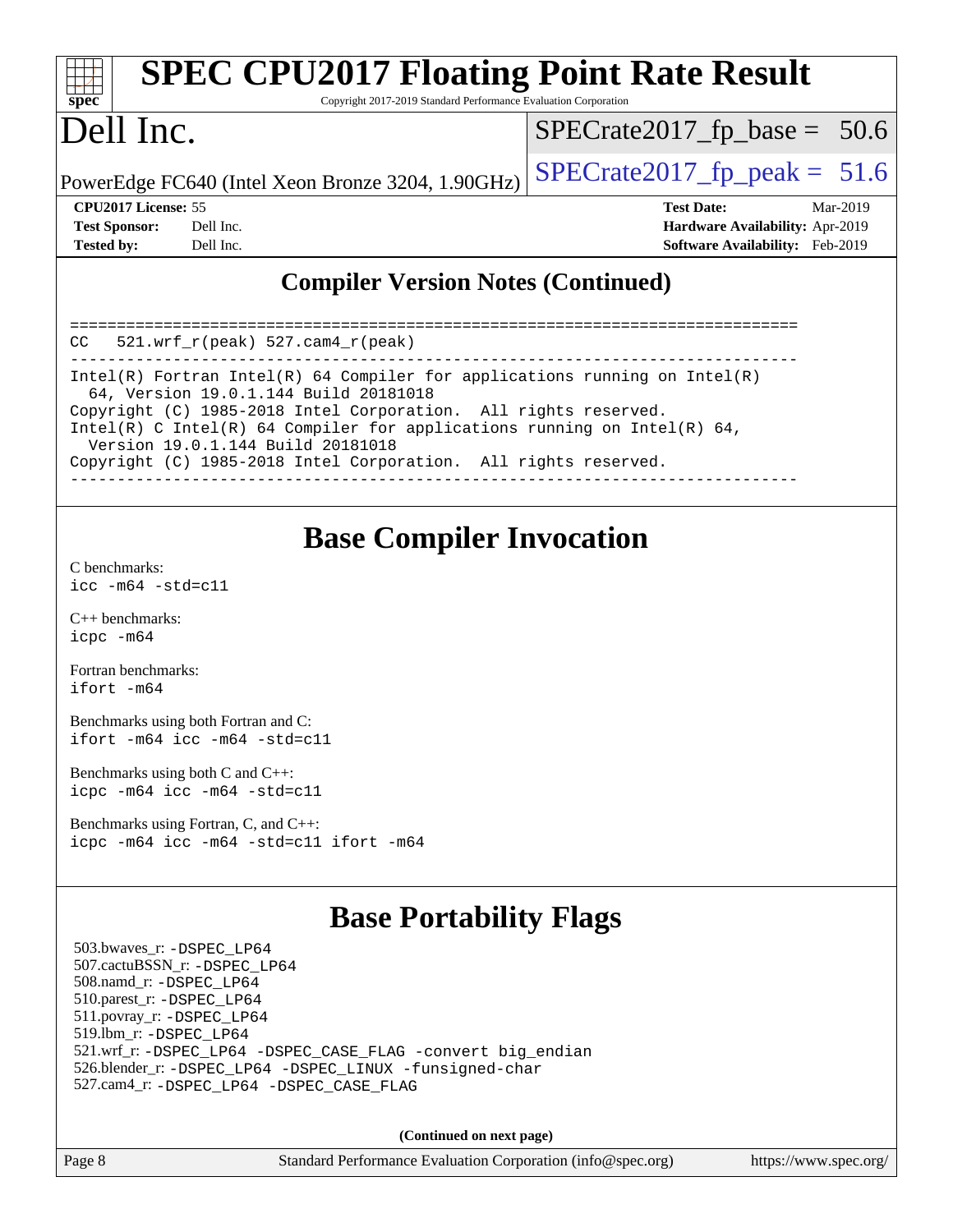#### **[spec](http://www.spec.org/) [SPEC CPU2017 Floating Point Rate Result](http://www.spec.org/auto/cpu2017/Docs/result-fields.html#SPECCPU2017FloatingPointRateResult)** Copyright 2017-2019 Standard Performance Evaluation Corporation Dell Inc. PowerEdge FC640 (Intel Xeon Bronze 3204, 1.90GHz)  $\left|$  [SPECrate2017\\_fp\\_peak =](http://www.spec.org/auto/cpu2017/Docs/result-fields.html#SPECrate2017fppeak) 51.6  $SPECTate2017_fp\_base = 50.6$ **[CPU2017 License:](http://www.spec.org/auto/cpu2017/Docs/result-fields.html#CPU2017License)** 55 **[Test Date:](http://www.spec.org/auto/cpu2017/Docs/result-fields.html#TestDate)** Mar-2019 **[Test Sponsor:](http://www.spec.org/auto/cpu2017/Docs/result-fields.html#TestSponsor)** Dell Inc. **[Hardware Availability:](http://www.spec.org/auto/cpu2017/Docs/result-fields.html#HardwareAvailability)** Apr-2019 **[Tested by:](http://www.spec.org/auto/cpu2017/Docs/result-fields.html#Testedby)** Dell Inc. **[Software Availability:](http://www.spec.org/auto/cpu2017/Docs/result-fields.html#SoftwareAvailability)** Feb-2019 **[Base Portability Flags \(Continued\)](http://www.spec.org/auto/cpu2017/Docs/result-fields.html#BasePortabilityFlags)** 538.imagick\_r: [-DSPEC\\_LP64](http://www.spec.org/cpu2017/results/res2019q2/cpu2017-20190527-14548.flags.html#suite_basePORTABILITY538_imagick_r_DSPEC_LP64) 544.nab\_r: [-DSPEC\\_LP64](http://www.spec.org/cpu2017/results/res2019q2/cpu2017-20190527-14548.flags.html#suite_basePORTABILITY544_nab_r_DSPEC_LP64) 549.fotonik3d\_r: [-DSPEC\\_LP64](http://www.spec.org/cpu2017/results/res2019q2/cpu2017-20190527-14548.flags.html#suite_basePORTABILITY549_fotonik3d_r_DSPEC_LP64) 554.roms\_r: [-DSPEC\\_LP64](http://www.spec.org/cpu2017/results/res2019q2/cpu2017-20190527-14548.flags.html#suite_basePORTABILITY554_roms_r_DSPEC_LP64) **[Base Optimization Flags](http://www.spec.org/auto/cpu2017/Docs/result-fields.html#BaseOptimizationFlags)** [C benchmarks](http://www.spec.org/auto/cpu2017/Docs/result-fields.html#Cbenchmarks): [-xCORE-AVX2](http://www.spec.org/cpu2017/results/res2019q2/cpu2017-20190527-14548.flags.html#user_CCbase_f-xCORE-AVX2) [-ipo](http://www.spec.org/cpu2017/results/res2019q2/cpu2017-20190527-14548.flags.html#user_CCbase_f-ipo) [-O3](http://www.spec.org/cpu2017/results/res2019q2/cpu2017-20190527-14548.flags.html#user_CCbase_f-O3) [-no-prec-div](http://www.spec.org/cpu2017/results/res2019q2/cpu2017-20190527-14548.flags.html#user_CCbase_f-no-prec-div) [-qopt-prefetch](http://www.spec.org/cpu2017/results/res2019q2/cpu2017-20190527-14548.flags.html#user_CCbase_f-qopt-prefetch) [-ffinite-math-only](http://www.spec.org/cpu2017/results/res2019q2/cpu2017-20190527-14548.flags.html#user_CCbase_f_finite_math_only_cb91587bd2077682c4b38af759c288ed7c732db004271a9512da14a4f8007909a5f1427ecbf1a0fb78ff2a814402c6114ac565ca162485bbcae155b5e4258871) [-qopt-mem-layout-trans=4](http://www.spec.org/cpu2017/results/res2019q2/cpu2017-20190527-14548.flags.html#user_CCbase_f-qopt-mem-layout-trans_fa39e755916c150a61361b7846f310bcdf6f04e385ef281cadf3647acec3f0ae266d1a1d22d972a7087a248fd4e6ca390a3634700869573d231a252c784941a8) [C++ benchmarks:](http://www.spec.org/auto/cpu2017/Docs/result-fields.html#CXXbenchmarks) [-xCORE-AVX2](http://www.spec.org/cpu2017/results/res2019q2/cpu2017-20190527-14548.flags.html#user_CXXbase_f-xCORE-AVX2) [-ipo](http://www.spec.org/cpu2017/results/res2019q2/cpu2017-20190527-14548.flags.html#user_CXXbase_f-ipo) [-O3](http://www.spec.org/cpu2017/results/res2019q2/cpu2017-20190527-14548.flags.html#user_CXXbase_f-O3) [-no-prec-div](http://www.spec.org/cpu2017/results/res2019q2/cpu2017-20190527-14548.flags.html#user_CXXbase_f-no-prec-div) [-qopt-prefetch](http://www.spec.org/cpu2017/results/res2019q2/cpu2017-20190527-14548.flags.html#user_CXXbase_f-qopt-prefetch) [-ffinite-math-only](http://www.spec.org/cpu2017/results/res2019q2/cpu2017-20190527-14548.flags.html#user_CXXbase_f_finite_math_only_cb91587bd2077682c4b38af759c288ed7c732db004271a9512da14a4f8007909a5f1427ecbf1a0fb78ff2a814402c6114ac565ca162485bbcae155b5e4258871) [-qopt-mem-layout-trans=4](http://www.spec.org/cpu2017/results/res2019q2/cpu2017-20190527-14548.flags.html#user_CXXbase_f-qopt-mem-layout-trans_fa39e755916c150a61361b7846f310bcdf6f04e385ef281cadf3647acec3f0ae266d1a1d22d972a7087a248fd4e6ca390a3634700869573d231a252c784941a8) [Fortran benchmarks](http://www.spec.org/auto/cpu2017/Docs/result-fields.html#Fortranbenchmarks): [-xCORE-AVX2](http://www.spec.org/cpu2017/results/res2019q2/cpu2017-20190527-14548.flags.html#user_FCbase_f-xCORE-AVX2) [-ipo](http://www.spec.org/cpu2017/results/res2019q2/cpu2017-20190527-14548.flags.html#user_FCbase_f-ipo) [-O3](http://www.spec.org/cpu2017/results/res2019q2/cpu2017-20190527-14548.flags.html#user_FCbase_f-O3) [-no-prec-div](http://www.spec.org/cpu2017/results/res2019q2/cpu2017-20190527-14548.flags.html#user_FCbase_f-no-prec-div) [-qopt-prefetch](http://www.spec.org/cpu2017/results/res2019q2/cpu2017-20190527-14548.flags.html#user_FCbase_f-qopt-prefetch) [-ffinite-math-only](http://www.spec.org/cpu2017/results/res2019q2/cpu2017-20190527-14548.flags.html#user_FCbase_f_finite_math_only_cb91587bd2077682c4b38af759c288ed7c732db004271a9512da14a4f8007909a5f1427ecbf1a0fb78ff2a814402c6114ac565ca162485bbcae155b5e4258871) [-qopt-mem-layout-trans=4](http://www.spec.org/cpu2017/results/res2019q2/cpu2017-20190527-14548.flags.html#user_FCbase_f-qopt-mem-layout-trans_fa39e755916c150a61361b7846f310bcdf6f04e385ef281cadf3647acec3f0ae266d1a1d22d972a7087a248fd4e6ca390a3634700869573d231a252c784941a8) [-auto](http://www.spec.org/cpu2017/results/res2019q2/cpu2017-20190527-14548.flags.html#user_FCbase_f-auto) [-nostandard-realloc-lhs](http://www.spec.org/cpu2017/results/res2019q2/cpu2017-20190527-14548.flags.html#user_FCbase_f_2003_std_realloc_82b4557e90729c0f113870c07e44d33d6f5a304b4f63d4c15d2d0f1fab99f5daaed73bdb9275d9ae411527f28b936061aa8b9c8f2d63842963b95c9dd6426b8a) [-align array32byte](http://www.spec.org/cpu2017/results/res2019q2/cpu2017-20190527-14548.flags.html#user_FCbase_align_array32byte_b982fe038af199962ba9a80c053b8342c548c85b40b8e86eb3cc33dee0d7986a4af373ac2d51c3f7cf710a18d62fdce2948f201cd044323541f22fc0fffc51b6) [Benchmarks using both Fortran and C](http://www.spec.org/auto/cpu2017/Docs/result-fields.html#BenchmarksusingbothFortranandC): [-xCORE-AVX2](http://www.spec.org/cpu2017/results/res2019q2/cpu2017-20190527-14548.flags.html#user_CC_FCbase_f-xCORE-AVX2) [-ipo](http://www.spec.org/cpu2017/results/res2019q2/cpu2017-20190527-14548.flags.html#user_CC_FCbase_f-ipo) [-O3](http://www.spec.org/cpu2017/results/res2019q2/cpu2017-20190527-14548.flags.html#user_CC_FCbase_f-O3) [-no-prec-div](http://www.spec.org/cpu2017/results/res2019q2/cpu2017-20190527-14548.flags.html#user_CC_FCbase_f-no-prec-div) [-qopt-prefetch](http://www.spec.org/cpu2017/results/res2019q2/cpu2017-20190527-14548.flags.html#user_CC_FCbase_f-qopt-prefetch) [-ffinite-math-only](http://www.spec.org/cpu2017/results/res2019q2/cpu2017-20190527-14548.flags.html#user_CC_FCbase_f_finite_math_only_cb91587bd2077682c4b38af759c288ed7c732db004271a9512da14a4f8007909a5f1427ecbf1a0fb78ff2a814402c6114ac565ca162485bbcae155b5e4258871) [-qopt-mem-layout-trans=4](http://www.spec.org/cpu2017/results/res2019q2/cpu2017-20190527-14548.flags.html#user_CC_FCbase_f-qopt-mem-layout-trans_fa39e755916c150a61361b7846f310bcdf6f04e385ef281cadf3647acec3f0ae266d1a1d22d972a7087a248fd4e6ca390a3634700869573d231a252c784941a8) [-auto](http://www.spec.org/cpu2017/results/res2019q2/cpu2017-20190527-14548.flags.html#user_CC_FCbase_f-auto) [-nostandard-realloc-lhs](http://www.spec.org/cpu2017/results/res2019q2/cpu2017-20190527-14548.flags.html#user_CC_FCbase_f_2003_std_realloc_82b4557e90729c0f113870c07e44d33d6f5a304b4f63d4c15d2d0f1fab99f5daaed73bdb9275d9ae411527f28b936061aa8b9c8f2d63842963b95c9dd6426b8a) [-align array32byte](http://www.spec.org/cpu2017/results/res2019q2/cpu2017-20190527-14548.flags.html#user_CC_FCbase_align_array32byte_b982fe038af199962ba9a80c053b8342c548c85b40b8e86eb3cc33dee0d7986a4af373ac2d51c3f7cf710a18d62fdce2948f201cd044323541f22fc0fffc51b6) [Benchmarks using both C and C++](http://www.spec.org/auto/cpu2017/Docs/result-fields.html#BenchmarksusingbothCandCXX): [-xCORE-AVX2](http://www.spec.org/cpu2017/results/res2019q2/cpu2017-20190527-14548.flags.html#user_CC_CXXbase_f-xCORE-AVX2) [-ipo](http://www.spec.org/cpu2017/results/res2019q2/cpu2017-20190527-14548.flags.html#user_CC_CXXbase_f-ipo) [-O3](http://www.spec.org/cpu2017/results/res2019q2/cpu2017-20190527-14548.flags.html#user_CC_CXXbase_f-O3) [-no-prec-div](http://www.spec.org/cpu2017/results/res2019q2/cpu2017-20190527-14548.flags.html#user_CC_CXXbase_f-no-prec-div) [-qopt-prefetch](http://www.spec.org/cpu2017/results/res2019q2/cpu2017-20190527-14548.flags.html#user_CC_CXXbase_f-qopt-prefetch) [-ffinite-math-only](http://www.spec.org/cpu2017/results/res2019q2/cpu2017-20190527-14548.flags.html#user_CC_CXXbase_f_finite_math_only_cb91587bd2077682c4b38af759c288ed7c732db004271a9512da14a4f8007909a5f1427ecbf1a0fb78ff2a814402c6114ac565ca162485bbcae155b5e4258871) [-qopt-mem-layout-trans=4](http://www.spec.org/cpu2017/results/res2019q2/cpu2017-20190527-14548.flags.html#user_CC_CXXbase_f-qopt-mem-layout-trans_fa39e755916c150a61361b7846f310bcdf6f04e385ef281cadf3647acec3f0ae266d1a1d22d972a7087a248fd4e6ca390a3634700869573d231a252c784941a8)

[Benchmarks using Fortran, C, and C++:](http://www.spec.org/auto/cpu2017/Docs/result-fields.html#BenchmarksusingFortranCandCXX) [-xCORE-AVX2](http://www.spec.org/cpu2017/results/res2019q2/cpu2017-20190527-14548.flags.html#user_CC_CXX_FCbase_f-xCORE-AVX2) [-ipo](http://www.spec.org/cpu2017/results/res2019q2/cpu2017-20190527-14548.flags.html#user_CC_CXX_FCbase_f-ipo) [-O3](http://www.spec.org/cpu2017/results/res2019q2/cpu2017-20190527-14548.flags.html#user_CC_CXX_FCbase_f-O3) [-no-prec-div](http://www.spec.org/cpu2017/results/res2019q2/cpu2017-20190527-14548.flags.html#user_CC_CXX_FCbase_f-no-prec-div) [-qopt-prefetch](http://www.spec.org/cpu2017/results/res2019q2/cpu2017-20190527-14548.flags.html#user_CC_CXX_FCbase_f-qopt-prefetch) [-ffinite-math-only](http://www.spec.org/cpu2017/results/res2019q2/cpu2017-20190527-14548.flags.html#user_CC_CXX_FCbase_f_finite_math_only_cb91587bd2077682c4b38af759c288ed7c732db004271a9512da14a4f8007909a5f1427ecbf1a0fb78ff2a814402c6114ac565ca162485bbcae155b5e4258871) [-qopt-mem-layout-trans=4](http://www.spec.org/cpu2017/results/res2019q2/cpu2017-20190527-14548.flags.html#user_CC_CXX_FCbase_f-qopt-mem-layout-trans_fa39e755916c150a61361b7846f310bcdf6f04e385ef281cadf3647acec3f0ae266d1a1d22d972a7087a248fd4e6ca390a3634700869573d231a252c784941a8) [-auto](http://www.spec.org/cpu2017/results/res2019q2/cpu2017-20190527-14548.flags.html#user_CC_CXX_FCbase_f-auto) [-nostandard-realloc-lhs](http://www.spec.org/cpu2017/results/res2019q2/cpu2017-20190527-14548.flags.html#user_CC_CXX_FCbase_f_2003_std_realloc_82b4557e90729c0f113870c07e44d33d6f5a304b4f63d4c15d2d0f1fab99f5daaed73bdb9275d9ae411527f28b936061aa8b9c8f2d63842963b95c9dd6426b8a) [-align array32byte](http://www.spec.org/cpu2017/results/res2019q2/cpu2017-20190527-14548.flags.html#user_CC_CXX_FCbase_align_array32byte_b982fe038af199962ba9a80c053b8342c548c85b40b8e86eb3cc33dee0d7986a4af373ac2d51c3f7cf710a18d62fdce2948f201cd044323541f22fc0fffc51b6)

# **[Peak Compiler Invocation](http://www.spec.org/auto/cpu2017/Docs/result-fields.html#PeakCompilerInvocation)**

[C benchmarks](http://www.spec.org/auto/cpu2017/Docs/result-fields.html#Cbenchmarks): [icc -m64 -std=c11](http://www.spec.org/cpu2017/results/res2019q2/cpu2017-20190527-14548.flags.html#user_CCpeak_intel_icc_64bit_c11_33ee0cdaae7deeeab2a9725423ba97205ce30f63b9926c2519791662299b76a0318f32ddfffdc46587804de3178b4f9328c46fa7c2b0cd779d7a61945c91cd35)

[C++ benchmarks:](http://www.spec.org/auto/cpu2017/Docs/result-fields.html#CXXbenchmarks) [icpc -m64](http://www.spec.org/cpu2017/results/res2019q2/cpu2017-20190527-14548.flags.html#user_CXXpeak_intel_icpc_64bit_4ecb2543ae3f1412ef961e0650ca070fec7b7afdcd6ed48761b84423119d1bf6bdf5cad15b44d48e7256388bc77273b966e5eb805aefd121eb22e9299b2ec9d9)

**(Continued on next page)**

Page 9 Standard Performance Evaluation Corporation [\(info@spec.org\)](mailto:info@spec.org) <https://www.spec.org/>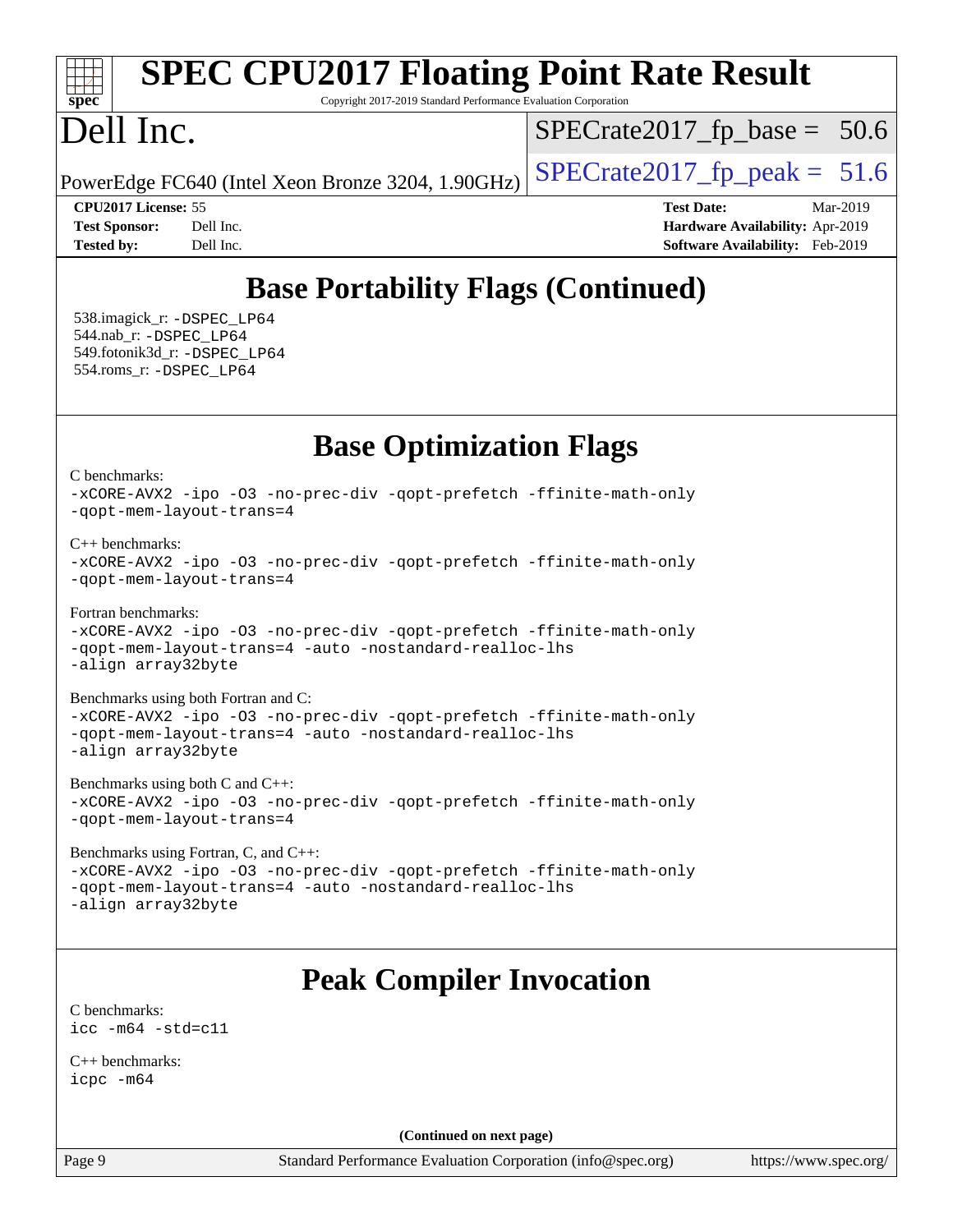|                                                                         |                            | <b>SPEC CPU2017 Floating Point Rate Result</b> |                                |                                        |          |
|-------------------------------------------------------------------------|----------------------------|------------------------------------------------|--------------------------------|----------------------------------------|----------|
| spec<br>Copyright 2017-2019 Standard Performance Evaluation Corporation |                            |                                                |                                |                                        |          |
| Dell Inc.                                                               |                            |                                                | $SPECrate2017_fp\_base = 50.6$ |                                        |          |
| PowerEdge FC640 (Intel Xeon Bronze 3204, 1.90GHz)                       |                            |                                                | $SPECrate2017fp peak = 51.6$   |                                        |          |
|                                                                         | <b>CPU2017 License: 55</b> |                                                | <b>Test Date:</b>              |                                        | Mar-2019 |
| <b>Test Sponsor:</b>                                                    | Dell Inc.                  |                                                |                                | Hardware Availability: Apr-2019        |          |
| <b>Tested by:</b>                                                       | Dell Inc.                  |                                                |                                | <b>Software Availability:</b> Feb-2019 |          |
|                                                                         |                            |                                                |                                |                                        |          |

# **[Peak Compiler Invocation \(Continued\)](http://www.spec.org/auto/cpu2017/Docs/result-fields.html#PeakCompilerInvocation)**

[Fortran benchmarks](http://www.spec.org/auto/cpu2017/Docs/result-fields.html#Fortranbenchmarks): [ifort -m64](http://www.spec.org/cpu2017/results/res2019q2/cpu2017-20190527-14548.flags.html#user_FCpeak_intel_ifort_64bit_24f2bb282fbaeffd6157abe4f878425411749daecae9a33200eee2bee2fe76f3b89351d69a8130dd5949958ce389cf37ff59a95e7a40d588e8d3a57e0c3fd751)

[Benchmarks using both Fortran and C](http://www.spec.org/auto/cpu2017/Docs/result-fields.html#BenchmarksusingbothFortranandC): [ifort -m64](http://www.spec.org/cpu2017/results/res2019q2/cpu2017-20190527-14548.flags.html#user_CC_FCpeak_intel_ifort_64bit_24f2bb282fbaeffd6157abe4f878425411749daecae9a33200eee2bee2fe76f3b89351d69a8130dd5949958ce389cf37ff59a95e7a40d588e8d3a57e0c3fd751) [icc -m64 -std=c11](http://www.spec.org/cpu2017/results/res2019q2/cpu2017-20190527-14548.flags.html#user_CC_FCpeak_intel_icc_64bit_c11_33ee0cdaae7deeeab2a9725423ba97205ce30f63b9926c2519791662299b76a0318f32ddfffdc46587804de3178b4f9328c46fa7c2b0cd779d7a61945c91cd35)

[Benchmarks using both C and C++](http://www.spec.org/auto/cpu2017/Docs/result-fields.html#BenchmarksusingbothCandCXX): [icpc -m64](http://www.spec.org/cpu2017/results/res2019q2/cpu2017-20190527-14548.flags.html#user_CC_CXXpeak_intel_icpc_64bit_4ecb2543ae3f1412ef961e0650ca070fec7b7afdcd6ed48761b84423119d1bf6bdf5cad15b44d48e7256388bc77273b966e5eb805aefd121eb22e9299b2ec9d9) [icc -m64 -std=c11](http://www.spec.org/cpu2017/results/res2019q2/cpu2017-20190527-14548.flags.html#user_CC_CXXpeak_intel_icc_64bit_c11_33ee0cdaae7deeeab2a9725423ba97205ce30f63b9926c2519791662299b76a0318f32ddfffdc46587804de3178b4f9328c46fa7c2b0cd779d7a61945c91cd35)

[Benchmarks using Fortran, C, and C++:](http://www.spec.org/auto/cpu2017/Docs/result-fields.html#BenchmarksusingFortranCandCXX) [icpc -m64](http://www.spec.org/cpu2017/results/res2019q2/cpu2017-20190527-14548.flags.html#user_CC_CXX_FCpeak_intel_icpc_64bit_4ecb2543ae3f1412ef961e0650ca070fec7b7afdcd6ed48761b84423119d1bf6bdf5cad15b44d48e7256388bc77273b966e5eb805aefd121eb22e9299b2ec9d9) [icc -m64 -std=c11](http://www.spec.org/cpu2017/results/res2019q2/cpu2017-20190527-14548.flags.html#user_CC_CXX_FCpeak_intel_icc_64bit_c11_33ee0cdaae7deeeab2a9725423ba97205ce30f63b9926c2519791662299b76a0318f32ddfffdc46587804de3178b4f9328c46fa7c2b0cd779d7a61945c91cd35) [ifort -m64](http://www.spec.org/cpu2017/results/res2019q2/cpu2017-20190527-14548.flags.html#user_CC_CXX_FCpeak_intel_ifort_64bit_24f2bb282fbaeffd6157abe4f878425411749daecae9a33200eee2bee2fe76f3b89351d69a8130dd5949958ce389cf37ff59a95e7a40d588e8d3a57e0c3fd751)

## **[Peak Portability Flags](http://www.spec.org/auto/cpu2017/Docs/result-fields.html#PeakPortabilityFlags)**

Same as Base Portability Flags

# **[Peak Optimization Flags](http://www.spec.org/auto/cpu2017/Docs/result-fields.html#PeakOptimizationFlags)**

[C benchmarks](http://www.spec.org/auto/cpu2017/Docs/result-fields.html#Cbenchmarks):

```
 519.lbm_r: -prof-gen(pass 1) -prof-use(pass 2) -ipo -xCORE-AVX2 -O3
-no-prec-div -qopt-prefetch -ffinite-math-only
-qopt-mem-layout-trans=4
```

```
 538.imagick_r: -xCORE-AVX2 -ipo -O3 -no-prec-div -qopt-prefetch
-ffinite-math-only -qopt-mem-layout-trans=4
```
544.nab\_r: Same as 538.imagick\_r

[C++ benchmarks:](http://www.spec.org/auto/cpu2017/Docs/result-fields.html#CXXbenchmarks)

 508.namd\_r: [-prof-gen](http://www.spec.org/cpu2017/results/res2019q2/cpu2017-20190527-14548.flags.html#user_peakPASS1_CXXFLAGSPASS1_LDFLAGS508_namd_r_prof_gen_5aa4926d6013ddb2a31985c654b3eb18169fc0c6952a63635c234f711e6e63dd76e94ad52365559451ec499a2cdb89e4dc58ba4c67ef54ca681ffbe1461d6b36)(pass 1) [-prof-use](http://www.spec.org/cpu2017/results/res2019q2/cpu2017-20190527-14548.flags.html#user_peakPASS2_CXXFLAGSPASS2_LDFLAGS508_namd_r_prof_use_1a21ceae95f36a2b53c25747139a6c16ca95bd9def2a207b4f0849963b97e94f5260e30a0c64f4bb623698870e679ca08317ef8150905d41bd88c6f78df73f19)(pass 2) [-ipo](http://www.spec.org/cpu2017/results/res2019q2/cpu2017-20190527-14548.flags.html#user_peakPASS1_CXXOPTIMIZEPASS2_CXXOPTIMIZE508_namd_r_f-ipo) [-xCORE-AVX2](http://www.spec.org/cpu2017/results/res2019q2/cpu2017-20190527-14548.flags.html#user_peakPASS2_CXXOPTIMIZE508_namd_r_f-xCORE-AVX2) [-O3](http://www.spec.org/cpu2017/results/res2019q2/cpu2017-20190527-14548.flags.html#user_peakPASS1_CXXOPTIMIZEPASS2_CXXOPTIMIZE508_namd_r_f-O3) [-no-prec-div](http://www.spec.org/cpu2017/results/res2019q2/cpu2017-20190527-14548.flags.html#user_peakPASS1_CXXOPTIMIZEPASS2_CXXOPTIMIZE508_namd_r_f-no-prec-div) [-qopt-prefetch](http://www.spec.org/cpu2017/results/res2019q2/cpu2017-20190527-14548.flags.html#user_peakPASS1_CXXOPTIMIZEPASS2_CXXOPTIMIZE508_namd_r_f-qopt-prefetch) [-ffinite-math-only](http://www.spec.org/cpu2017/results/res2019q2/cpu2017-20190527-14548.flags.html#user_peakPASS1_CXXOPTIMIZEPASS2_CXXOPTIMIZE508_namd_r_f_finite_math_only_cb91587bd2077682c4b38af759c288ed7c732db004271a9512da14a4f8007909a5f1427ecbf1a0fb78ff2a814402c6114ac565ca162485bbcae155b5e4258871) [-qopt-mem-layout-trans=4](http://www.spec.org/cpu2017/results/res2019q2/cpu2017-20190527-14548.flags.html#user_peakPASS1_CXXOPTIMIZEPASS2_CXXOPTIMIZE508_namd_r_f-qopt-mem-layout-trans_fa39e755916c150a61361b7846f310bcdf6f04e385ef281cadf3647acec3f0ae266d1a1d22d972a7087a248fd4e6ca390a3634700869573d231a252c784941a8)

 510.parest\_r: [-xCORE-AVX2](http://www.spec.org/cpu2017/results/res2019q2/cpu2017-20190527-14548.flags.html#user_peakCXXOPTIMIZE510_parest_r_f-xCORE-AVX2) [-ipo](http://www.spec.org/cpu2017/results/res2019q2/cpu2017-20190527-14548.flags.html#user_peakCXXOPTIMIZE510_parest_r_f-ipo) [-O3](http://www.spec.org/cpu2017/results/res2019q2/cpu2017-20190527-14548.flags.html#user_peakCXXOPTIMIZE510_parest_r_f-O3) [-no-prec-div](http://www.spec.org/cpu2017/results/res2019q2/cpu2017-20190527-14548.flags.html#user_peakCXXOPTIMIZE510_parest_r_f-no-prec-div) [-qopt-prefetch](http://www.spec.org/cpu2017/results/res2019q2/cpu2017-20190527-14548.flags.html#user_peakCXXOPTIMIZE510_parest_r_f-qopt-prefetch) [-ffinite-math-only](http://www.spec.org/cpu2017/results/res2019q2/cpu2017-20190527-14548.flags.html#user_peakCXXOPTIMIZE510_parest_r_f_finite_math_only_cb91587bd2077682c4b38af759c288ed7c732db004271a9512da14a4f8007909a5f1427ecbf1a0fb78ff2a814402c6114ac565ca162485bbcae155b5e4258871) [-qopt-mem-layout-trans=4](http://www.spec.org/cpu2017/results/res2019q2/cpu2017-20190527-14548.flags.html#user_peakCXXOPTIMIZE510_parest_r_f-qopt-mem-layout-trans_fa39e755916c150a61361b7846f310bcdf6f04e385ef281cadf3647acec3f0ae266d1a1d22d972a7087a248fd4e6ca390a3634700869573d231a252c784941a8)

[Fortran benchmarks](http://www.spec.org/auto/cpu2017/Docs/result-fields.html#Fortranbenchmarks):

```
 503.bwaves_r: -xCORE-AVX2 -ipo -O3 -no-prec-div -qopt-prefetch
-ffinite-math-only -qopt-mem-layout-trans=4 -auto
```
**(Continued on next page)**